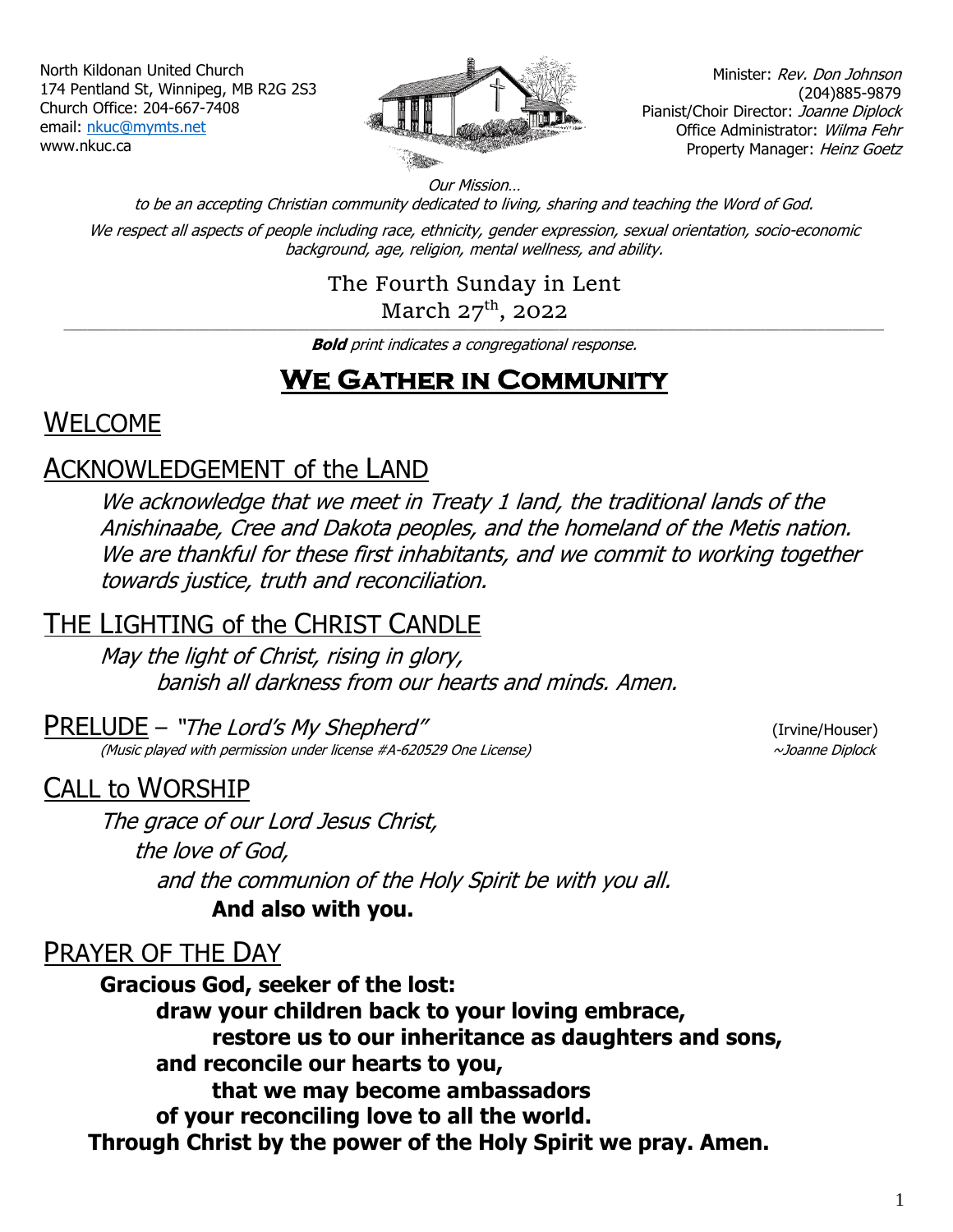# **The Word of God**

Scripture Reader: Betty Clark

#### Epistle: **II Corinthians 5: 16-21**

From now on, therefore, we regard no one from a human point of view; even though we once knew Christ from a human point of view, we know him no longer in that way. So if anyone is in Christ, there is a new creation: everything old has passed away; see, everything has become new! All this is from God, who reconciled us to himself through Christ, and has given us the ministry of reconciliation; that is, in Christ God was reconciling the world to himself, not counting their trespasses against them, and entrusting the message of reconciliation to us. So we are ambassadors for Christ, since God is making his appeal through us; we entreat you on behalf of Christ, be reconciled to God. For our sake he made him to be sin who knew no sin, so that in him we might become the righteousness of God.

#### Responsive Reading: **Psalm 32** (VU#759)

Blessed are those whose offences are forgiven, whose sin has been put away.

> **Blessed are those to whom God imputes no guilt, and in whose spirit there is no deceit.**

When I kept silence, my body wasted away, while I groaned all the day long.

> **For your hand was heavy upon me day and night; my strength dried up as in a summer drought.**

Then I acknowledged my sin to you, my guilt I did not hide.

**I said: 'I will confess my sins to God';**

**and you forgave the guilt of my sin.**

Therefore, let all the faithful pray to you in time of trouble;

**when great floodwater rises, it shall not come near them.**

You are a hiding place for me, you will preserve me from trouble;

**you will surround me with shouts of deliverance.**  I will teach you, and guide you in the way you should go.

**I will keep you under my eye and instruct you.**

Be not like a horse or mule, without understanding,

**whose course must be checked with bit and bridle.**

Many pains are in store for the wicked,

**but whoever trusts in God,**

**is surrounded by steadfast love**.

Response: This is the Word of God.

**Thanks be to God.**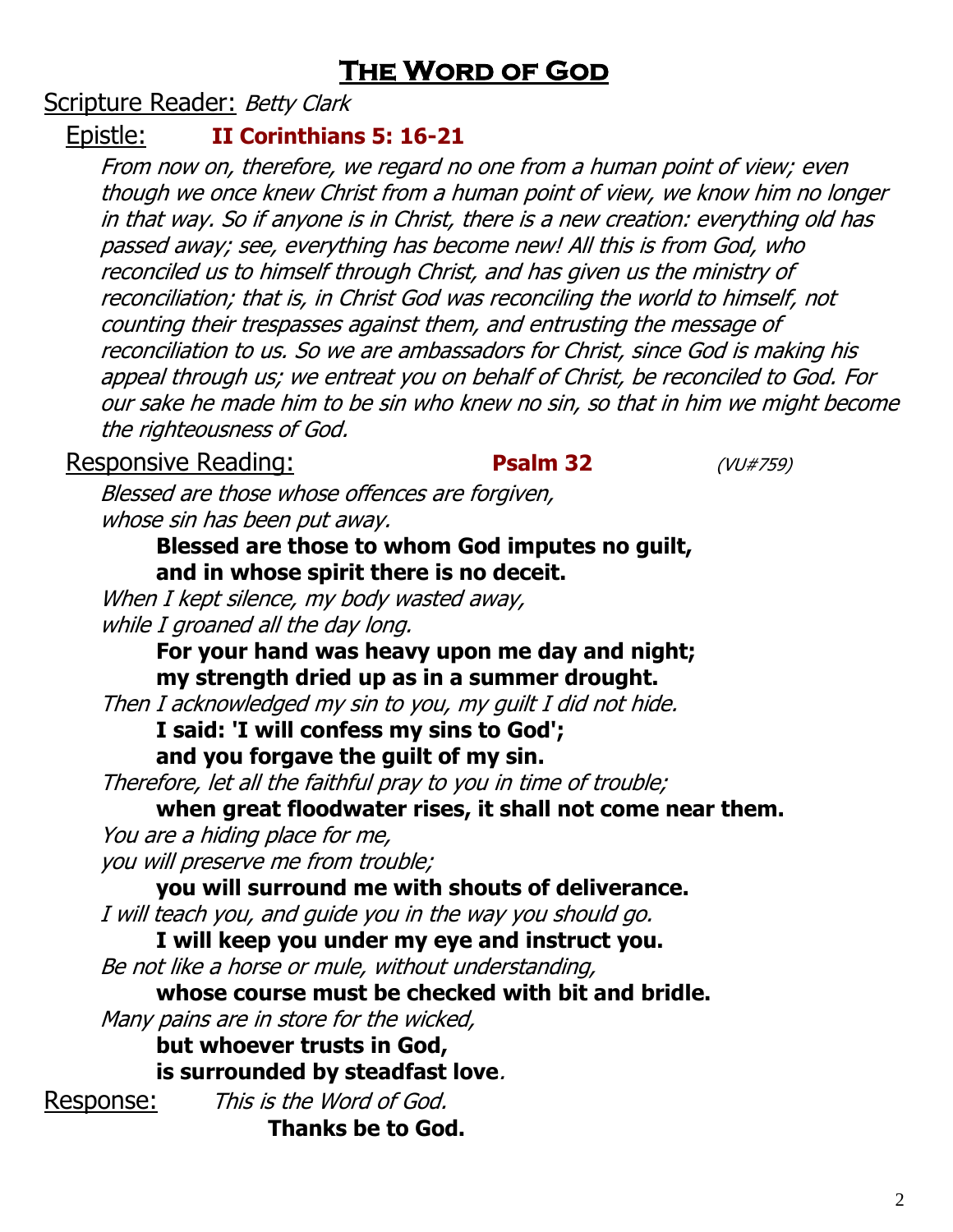#### The Gospel: **Luke 15: 1-3, 11b-32**

Now all the tax-collectors and sinners were coming near to listen to Jesus. And the Pharisees and the scribes were grumbling and saying, 'This fellow welcomes sinners and eats with them.'

So Jesus told them this parable:

Then Jesus said, 'There was a man who had two sons. The younger of them said to his father, "Father, give me the share of the property that will belong to me." So he divided his property between them. A few days later the younger son gathered all he had and travelled to a distant country, and there he squandered his property in dissolute living. When he had spent everything, a severe famine took place throughout that country, and he began to be in need. So he went and hired himself out to one of the citizens of that country, who sent him to his fields to feed the pigs. He would gladly have filled himself with the pods that the pigs were eating; and no one gave him anything. But when he came to himself he said, "How many of my father's hired hands have bread enough and to spare, but here I am dying of hunger! I will get up and go to my father, and I will say to him, 'Father, I have sinned against heaven and before you; I am no longer worthy to be called your son; treat me like one of your hired hands.'" So he set off and went to his father. But while he was still far off, his father saw him and was filled with compassion; he ran and put his arms around him and kissed him. Then the son said to him, "Father, I have sinned against heaven and before you; I am no longer worthy to be called your son." But the father said to his slaves, "Quickly, bring out a robe—the best one—and put it on him; put a ring on his finger and sandals on his feet. And get the fatted calf and kill it, and let us eat and celebrate; for this son of mine was dead and is alive again; he was lost and is found!" And they began to celebrate.

'Now his elder son was in the field; and when he came and approached the house, he heard music and dancing. He called one of the slaves and asked what was going on. He replied, "Your brother has come, and your father has killed the fatted calf, because he has got him back safe and sound." Then he became angry and refused to go in. His father came out and began to plead with him. But he answered his father, "Listen! For all these years I have been working like a slave for you, and I have never disobeyed your command; yet you have never given me even a young goat so that I might celebrate with my friends. But when this son of yours came back, who has devoured your property with prostitutes, you killed the fatted calf for him!" Then the father said to him, "Son, you are always with me, and all that is mine is yours. But we had to celebrate and rejoice, because this brother of yours was dead and has come to life; he was lost and has been found."'

Response: The Gospel of Christ.

**Thanks be to God.**